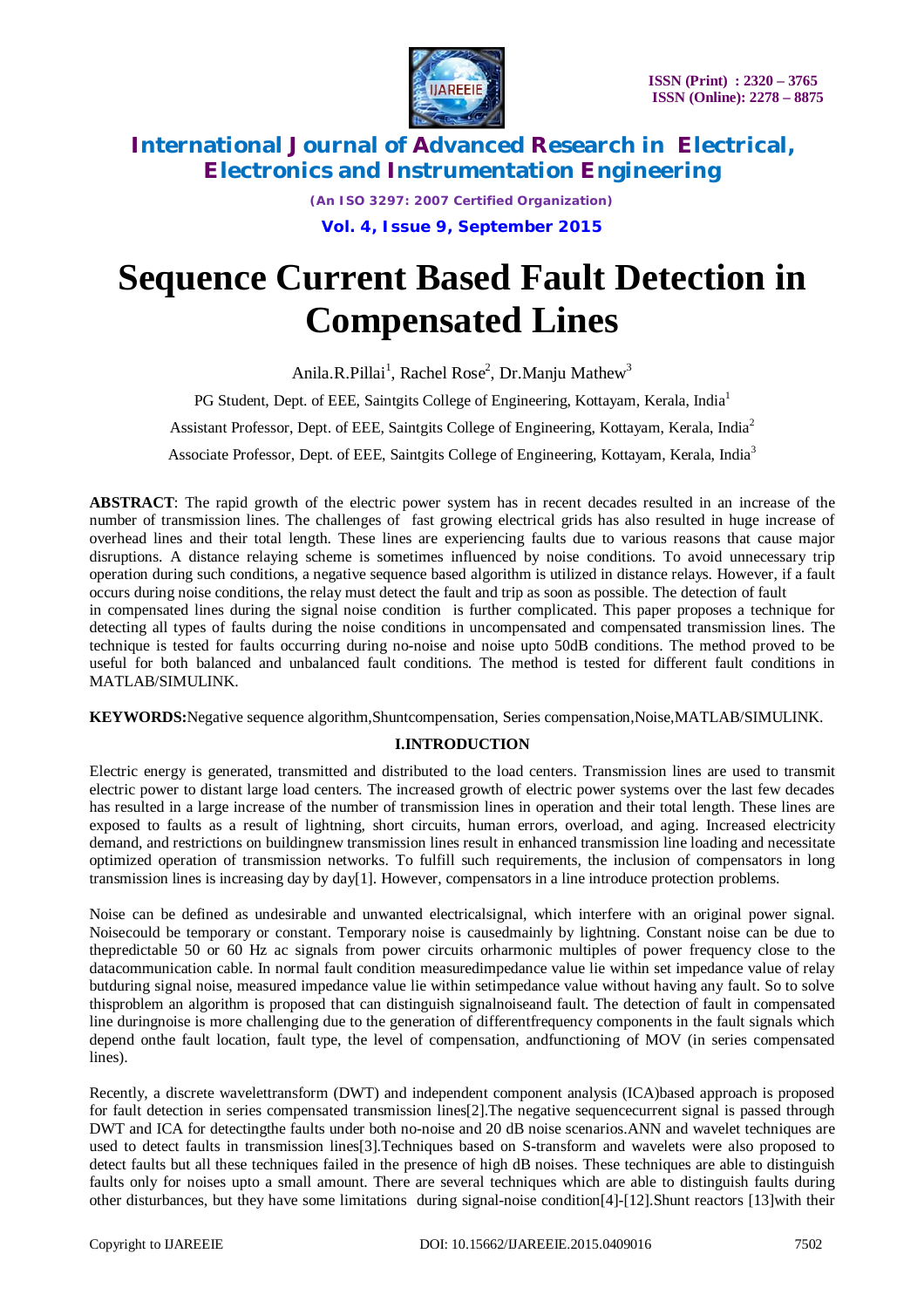

*(An ISO 3297: 2007 Certified Organization)*

### **Vol. 4, Issue 9, September 2015**

compensating effect on the capacitive generation of the line offer an economical and technically sound means of controlling the undesirable over-voltage The distance relay misoperates forthe transmission line with shunt compensator. The under-reaching and over-reaching ismore severe with shunt compensator at mid-point of thetransmission line.Series capacitors (SCs) are used in transmission systems to increase load capacity, enhancesystem stability, improve load division on parallel paths,and reduce losses. Series capacitors[1] and their over voltageprotection devices (typically Metal Oxide Varistors, MOVs),in spite of their beneficial effects on the power systemperformance, introduce additional problems and make theoperating conditions unfavorable for the protective relays thatuse conventional techniques. The most important singularitylays in the fact that the positive sequence impedance measuredby traditional distance relays is no longer an indicator of thedistance to a fault.

This paper introduces a negative sequence current based technique for detecting all types of faults in uncompensated and compensated line during the noise condition. During unbalanced faults, the negative sequence components become significant and due to transients in current signals in the initial period, a negative sequence component is noticed even for three-phase faults. To discriminate the faults duringnoise conditions in a compensated and uncompensated lines, change in negative sequence current method is utilized.The performance of the technique is tested using MATLAB/SIMULINK. The method proved to be accurate and fast.

### **II.PROPOSED FAULT DETECTION TECHNIQUE**

Recent regulatory developments, increased electricity demand, and restrictions on building new transmission lines result in enhanced transmission-line loading and necessitate optimized operation of transmission networks. To fulfill such requirements, the inclusion of compensators in long transmission lines is increasing day by day.

The series compensator is functionally a controlled voltage source which is connected in series with the transmission line to control its current. In transmission system, due to the transmission line reactance, there are limitations on power transmit ability of line so that it leads towards building of new transmission line which is very costly. Series capacitive compensation is used to increase power transmission capability by canceling the line reactance.Series capacitors require spark gaps or metal oxide varistor (MOVs) to reduce or eliminate overvoltage across the capacitors. Spark gaps flash over to remove the capacitor when the voltage exceeds a given value, but they may not fire for low-current faults. Transmission line series compensation increases power transfer capability and improves power system stability.With capacitive reactive compensation, the contribution of a capacitor bank to current pulse is similar to fault. Series compensation increases the fault current level and may also cause generator subsynchronousresonance.



Fig. 1. Fault on series compensated transmission line

Shunt reactors with their compensating effect on the capacitive generation of the line offer a good method of controlling the undesirable over voltage.Regardless of where the point of maximum voltage is located, the reactor mounted at themiddle of the line requires minimum reactor rating to bring the maximum voltage on the line within limit.The main reason why the shunt compensation is provided at the midpoint is that the voltage sag will be maximum at the midpont.



Fig. 2. Fault on shunt compensated transmission line

There are a number of techniques available to detect fault during the signal noise condition for transmissionlines. Those techniques were able to detect signal noises upto 20dB. In some techniques the fault during the signal noise in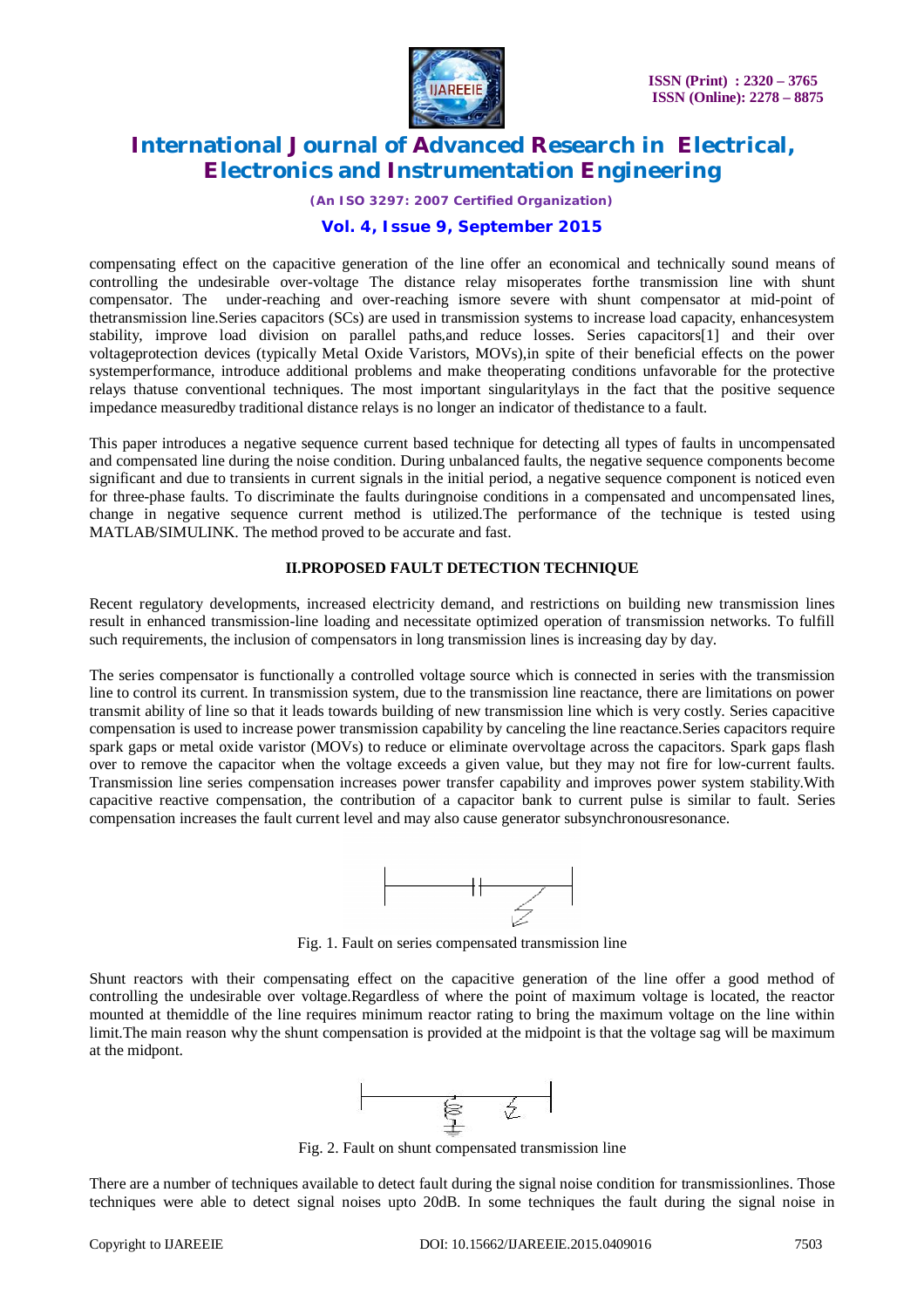

*(An ISO 3297: 2007 Certified Organization)*

### **Vol. 4, Issue 9, September 2015**

uncompensated lines find limitations in the presence of compensation due to the nonlinear functioning of the series capacitor combination. A small amount of negative sequence current is present during both balanced and unbalanced faults. In case of a three-phase fault during the system disturbances a small amount of negative-sequence current is observed at the initial period of the fault due to transients in the current signals and in the subsequent period due to the presence of modulated frequency components due to the disturbances. To differentiate the faults and signal noises in a series and shunt compensated transmission line, change in the magnitude of the negative sequence current based approach is used. A high index value during fault was observed. The input signal used here is negative sequence current. The flow chart of the method is shown below.



Firstly the negative sequence current is obtained using the sequence analyzer. The value of negative sequence current will be zero during normal conditions and it will have some value during fault.The value of Skis set in such a way that it should be zero during all the conditions except the faulty situation.  $\epsilon$  is taken as 0.05 and it is known as drift parameter.gk is known as the test statistics.The value of gk will be high during fault and will remain zero in normal conditions.In ideal conditions the value of h will be equal to zero. Practically there will be a small value for h.In this paper h is taken as 0.5

### **III.RESULTS AND DISCUSSIONS**

The technique is tested in MATLAB/Simulink R2013a.The technique is tested for all types of faults(both balanced and unbalanced faults). The method used in this paper is such that the output of the algorithm should be one during fault and must be zero during the signal noise condition. The index value should begin to rise at the instant of fault, until then it should be zero.The method is tested in both shunt and series compensated transmission lines and is found satisfactory.

### **1)Series compensated line**

The series compensated transmission system is designed in MATLAB/Simulink R2013a. A capacitor is connected in series with the line. Inorder to protect the capacitor from over voltage MOV is provided across it. The output of the model is observed in a scope. The faults are created at an instant of 0.6s and asignal noise of 30dB is created in between 0.1s and 0.9s. From the graphs it is clear that the technique prove to be accurate.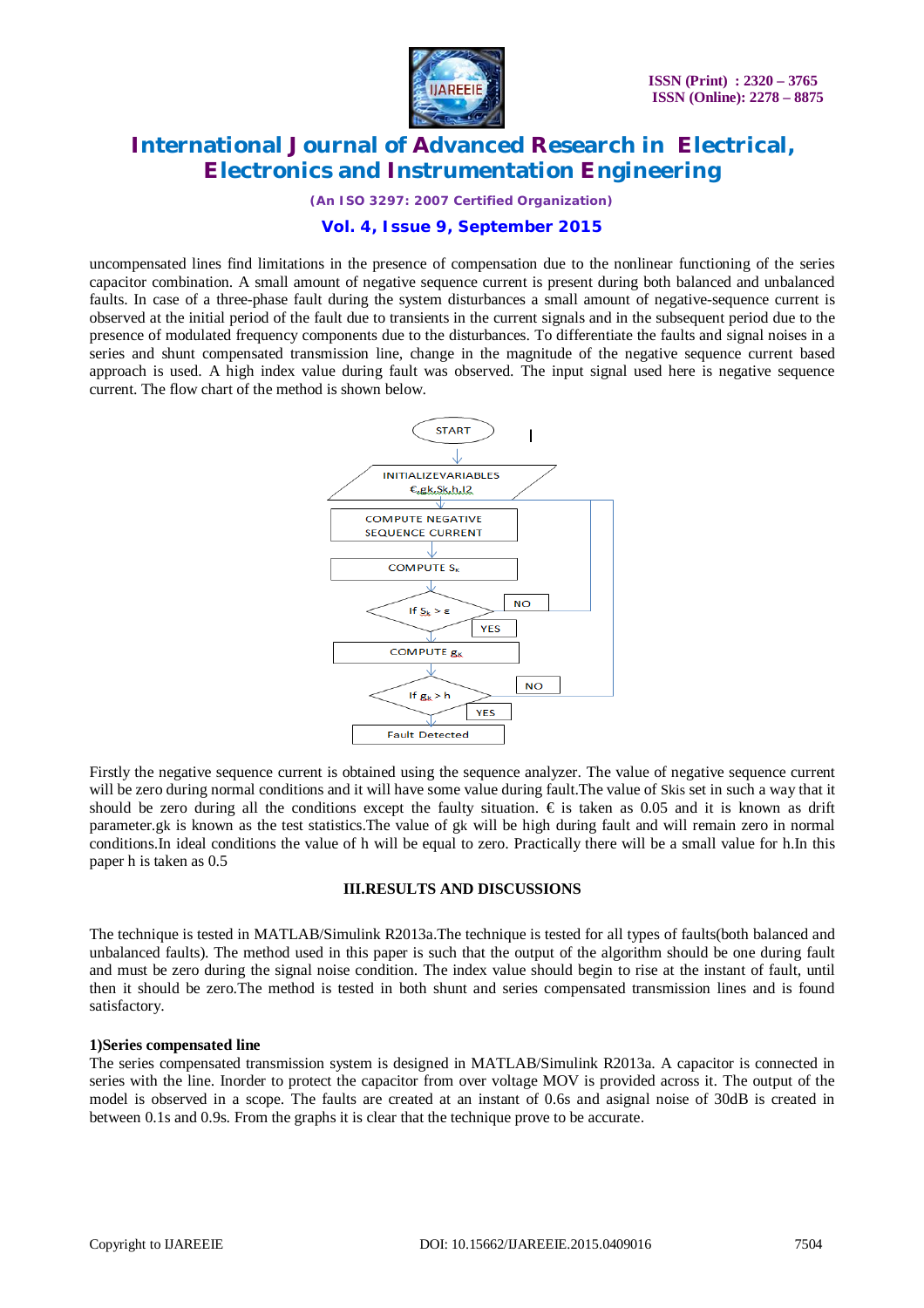

*(An ISO 3297: 2007 Certified Organization)*

**Vol. 4, Issue 9, September 2015**



Fig. 3. Simulink model of series compensated transmission line with fault and signal noise

### **a)Single Line to Ground Fault**

Single line to ground fault is created by applying a fault in between any phase and ground. Here the fault is created in between phase "a" and ground. The length of the transmission line at which the fault occured is taken as 250km. The fault is created at an instant of 0.6s. The index value will be zero till the instant of fault and will begin to increase at the time of fault initiation. The output is one after the fault initiation.



Fig. 4. Single line to ground fault

### **a)Single Line to Ground Fault with High Fault Resistance**

As the value of fault resistance increases the value of negative sequence current decreases but even during that time the algorithm works satisfactorily and the output becomes one only during that instant.It is clearly observed that the presence of high fault path resistance reduces negative sequence current compared to single line to ground fault during the fault, but the pattern of current is unaltered. Here also the fault is created at an instant of 0.6s. The index value will be zero till the instant of fault and will begin to increase at the time of fault initiation. The output is one after the fault initiation.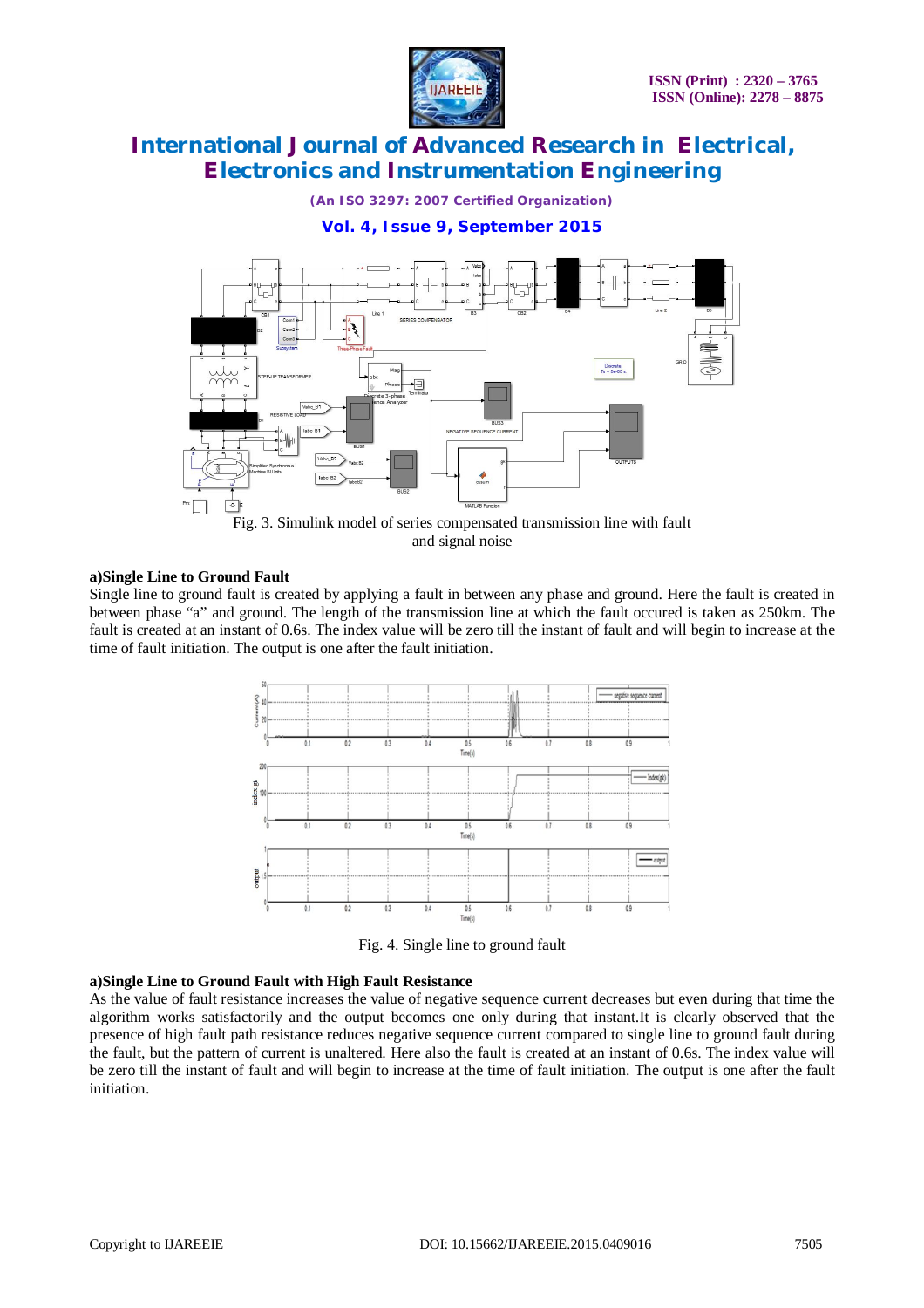

*(An ISO 3297: 2007 Certified Organization)*

### **Vol. 4, Issue 9, September 2015**



Fig. 5. Single line to ground fault during high fault resistance

### **b)Double Line to Ground fault**

Double line to ground fault is created in between any of the two lines and the ground at an instant of 0.6s.Signal noise is created for a duration of 0.1s to 0.9s. The index value was zero until the initiation of fault and it will starts to increase at the instant of fault. The output will be zero during the signal noise and will be one after the initiation of fault.



Fig. 6.Double line to ground fault

#### **c)Three phase to ground fault**

Three phase to ground fault is created in between all of the three phases and ground at an instant of 0.6s.Three phase faults are symmetrical faults. Signal noise is created for a duration of 0.1s to 0.9s.It is difficult to distinguish threephase faults during the signal noise. But the method worked satisfactorily in thiscase also. The index value starts to increase at the instant of fault and the output will be one.



Fig. 7. Three phase to ground fault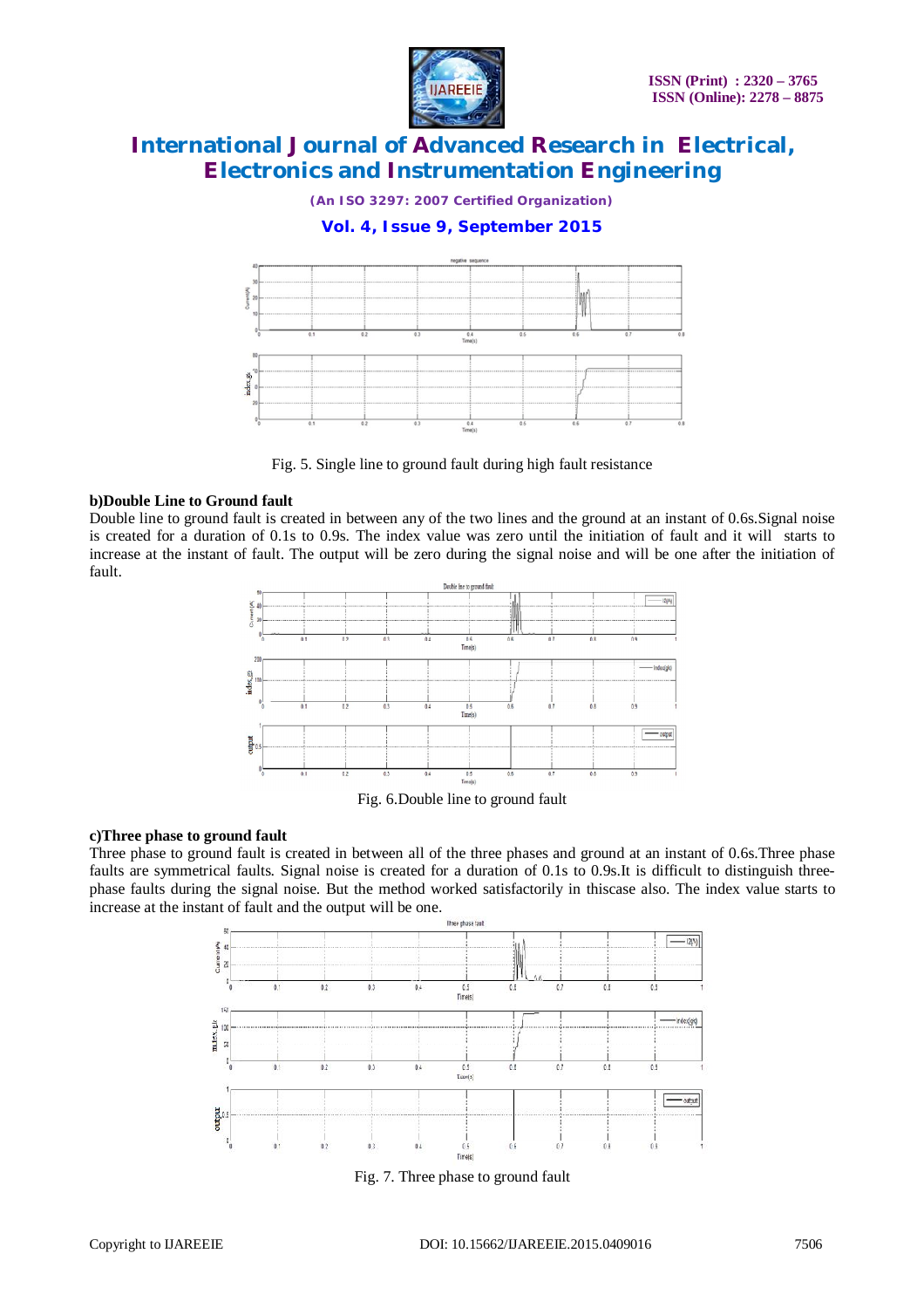

*(An ISO 3297: 2007 Certified Organization)*

**Vol. 4, Issue 9, September 2015**

#### **2)Shunt Compensated Line**

The shunt compensated transmission system is designed in MATLAB/Simulink R2013a. A reactor is connected in parallel with the line. The output of the model is observed in a scope. The faults are created at an instant of 0.6s and the duration of signal noise is in between 0.1s and 0.9s. From the graphs it is clear that the technique is accurate. The technique is applicable not only to series compensated linesbut also for the shunt compensated lines.

All the faults are tested in shunt compensated lines also.The output is one only during the instant of fault and the index value starts rising from zero at the instant of fault.



Fig. 8. Simulink model of shunt compensated transmission line with fault and signal noise

The method can be said to be accurate only if it is zeroin theabsence of fault and in the presence of signalnoise. That condition was also checked and is found to be good from the graph given below.The method is satisfactory for long distance transmission lines also.

Fig. 9. Output without fault and with 30dB noise

### **IV. CONCLUSION**

Fault detection in series and shunt compensated transmission lines is studied using negative sequencetechniques in absence as well as presence of fault. 20dB to 50dB noises were injected to the signals along with different types of faults. The technique is good not only compensated but also for the uncompensated lines. The simulated results show that the algorithm proved to be a better method of fault detection under noisy condition.The algorithm was effective in differentiating noise and faults.

#### **REFERENCES**

[1]P. Kundur*,* Power System Stability and Control*.* New York: McGraw-Hill, 1994.

[2]Harish C Dubeya, Soumya R Mohanty, NandKishor and Prakash K. Ray," Fault Detection in a Series Compensated Transmission Line using Discrete Wavelet Transform and Independent Component Analysis: a Comparative Study",The 5th International Power Engineering and Optimization Conference (PEOCO2011), Shah Alam, Selangor, Malaysia : 6-7 June 2011.

[5]S. Lotfifard, J. Faiz, and M. Kezunovic," Detection of symmetrical faults by distance relays during power swings", IEEE Trans. Power Del., vol. 25, no. 1, pp.81-87, Jan. 2010.

<sup>[3]</sup>KulkarnisakekarSumantSudhir,"Wavelet Based Fault Detection & ANN Based Fault Classification In Transmission Line Protection Scheme", International Journal of Engineering Research & Technology (IJERT) Vol. 2 ,Issue 5, May . 2013.

<sup>[4]</sup> X. Lin, Y. Gao, and P. Liu," A novel scheme to identify symmetrical faults occurring during power swings, IEEE Trans. Power Del., vol. 23, no. 1, pp. 73-78,Jan.2008.